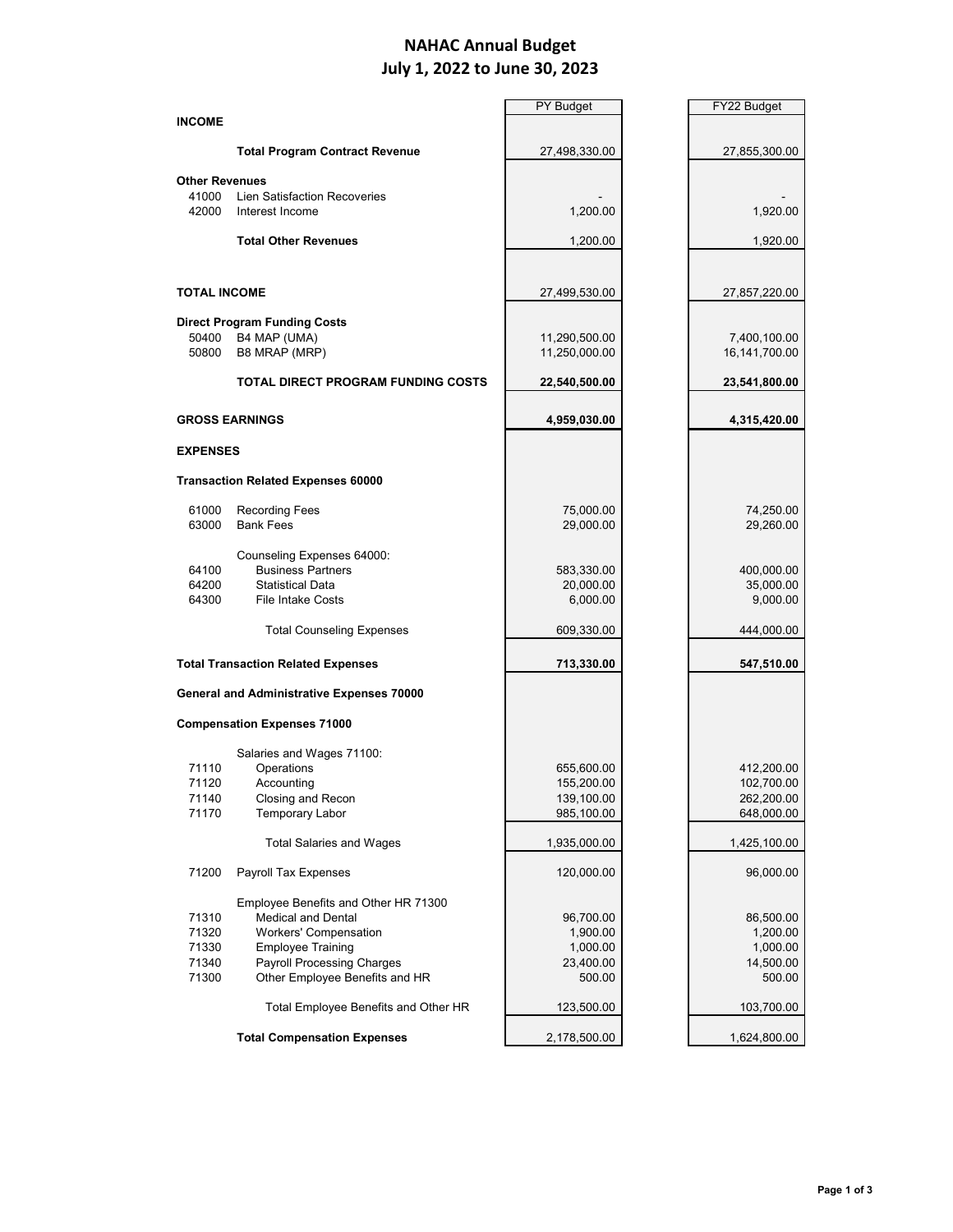## **NAHAC Annual Budget July 1, 2022 to June 30, 2023**

è

|                              |                                                   | <b>PY Budget</b> | FY22 Budget  |
|------------------------------|---------------------------------------------------|------------------|--------------|
|                              |                                                   |                  |              |
|                              | Advertising, Marketing and PR 72000               |                  |              |
| 72100                        | <b>Website Expenses</b>                           | 1,000.00         | 1,160.00     |
| 72200                        | <b>Marketing Expenses</b>                         | 168,000.00       | 144,000.00   |
| 72400                        | Dues, Subscriptions, & Recruitment                | 600.00           | 1,000.00     |
|                              |                                                   |                  |              |
|                              | <b>Total Advertising, Marketing and PR</b>        | 169,600.00       | 146,160.00   |
|                              |                                                   |                  |              |
|                              | <b>Professional Services 73000</b>                |                  |              |
| 73100                        | Accounting and Audit Services                     | 233,500.00       | 223,050.00   |
| 73200                        | Legal Services                                    | 204,000.00       | 192,000.00   |
| 73300                        | <b>Consulting Services</b>                        | 427,000.00       | 822,000.00   |
| 73400                        | <b>Oversight Fees</b>                             | 151,000.00       | 151,000.00   |
|                              | <b>Total Professional Services</b>                | 1,015,500.00     | 1,388,050.00 |
|                              | Building, Leases and Equipment 74000              |                  |              |
| 74100                        | Rent - Office                                     | 110,400.00       | 110,400.00   |
| 74200                        | Rent - Equipment                                  | 2,200.00         | 1,300.00     |
| 74300                        | <b>Building Repairs and Maintenance</b>           | 1,000.00         | 5,000.00     |
| 74400                        | <b>Equipment Repairs and Maintenance</b>          | 1,000.00         | 2,000.00     |
| 74500                        | <b>Utilities Expense</b>                          | 2,700.00         | 3,600.00     |
| 74600                        | Janitorial Expense                                | 4,800.00         | 9,600.00     |
|                              |                                                   |                  |              |
|                              | <b>Total Building, Leases and Equipment</b>       | 122,100.00       | 131,900.00   |
|                              | Insurance Expense 75000                           |                  |              |
| 75100                        | Directors & Officers Insurance                    | 20,000.00        | 22,000.00    |
| 75200                        | Property and General Liability Insurance          | 1,000.00         | 1,000.00     |
| 75300                        | Crime Insurance                                   | 2,000.00         | 2,000.00     |
| 75500                        | Professional Liability Insurance                  | 18,000.00        | 18,000.00    |
|                              |                                                   |                  |              |
|                              | <b>Total Insurance Expense</b>                    | 41,000.00        | 43,000.00    |
|                              | <b>Office Expenses 76000</b>                      |                  |              |
| 76100                        | Supplies                                          | 37,200.00        | 12,000.00    |
| 76200                        | Postage and Freight                               | 13,800.00        | 2,500.00     |
| 76400                        | Office Furniture and Equipment                    | 3,000.00         | 1,500.00     |
| 76600                        | Document Storage and Destruction                  | 6,000.00         | 4,000.00     |
|                              |                                                   |                  |              |
|                              | <b>Total Office Expenses</b>                      | 60,000.00        | 20,000.00    |
|                              | Information, Tech and Communications 77000        |                  |              |
| 77100                        | <b>Technology Hardware</b>                        | 63,000.00        | 50,000.00    |
| 77200                        | Software Expense                                  | 47,000.00        | 44,000.00    |
| 77300                        | Telephone / Internet / Security                   | 10,000.00        | 45,000.00    |
| 77400                        | <b>IT Services</b>                                | 530,000.00       | 225,000.00   |
| 77500                        | Depreciation - IT                                 |                  | 40,000.00    |
|                              |                                                   |                  |              |
|                              | <b>Total Information, Tech and Communications</b> | 650,000.00       | 404,000.00   |
| <b>Travel Expenses 78000</b> |                                                   |                  |              |
| 78100                        | Airfare                                           | 1,000.00         | 1,800.00     |
| 78200                        | Accomodations                                     | 500.00           | 1,200.00     |
| 78300                        | Auto and Parking                                  | 2,000.00         | 1,500.00     |
| 78400                        | Travel - Meals & Entertainment                    | 500.00           | 500.00       |
|                              |                                                   |                  |              |
|                              | <b>Total Travel Expenses</b>                      | 4,000.00         | 5,000.00     |